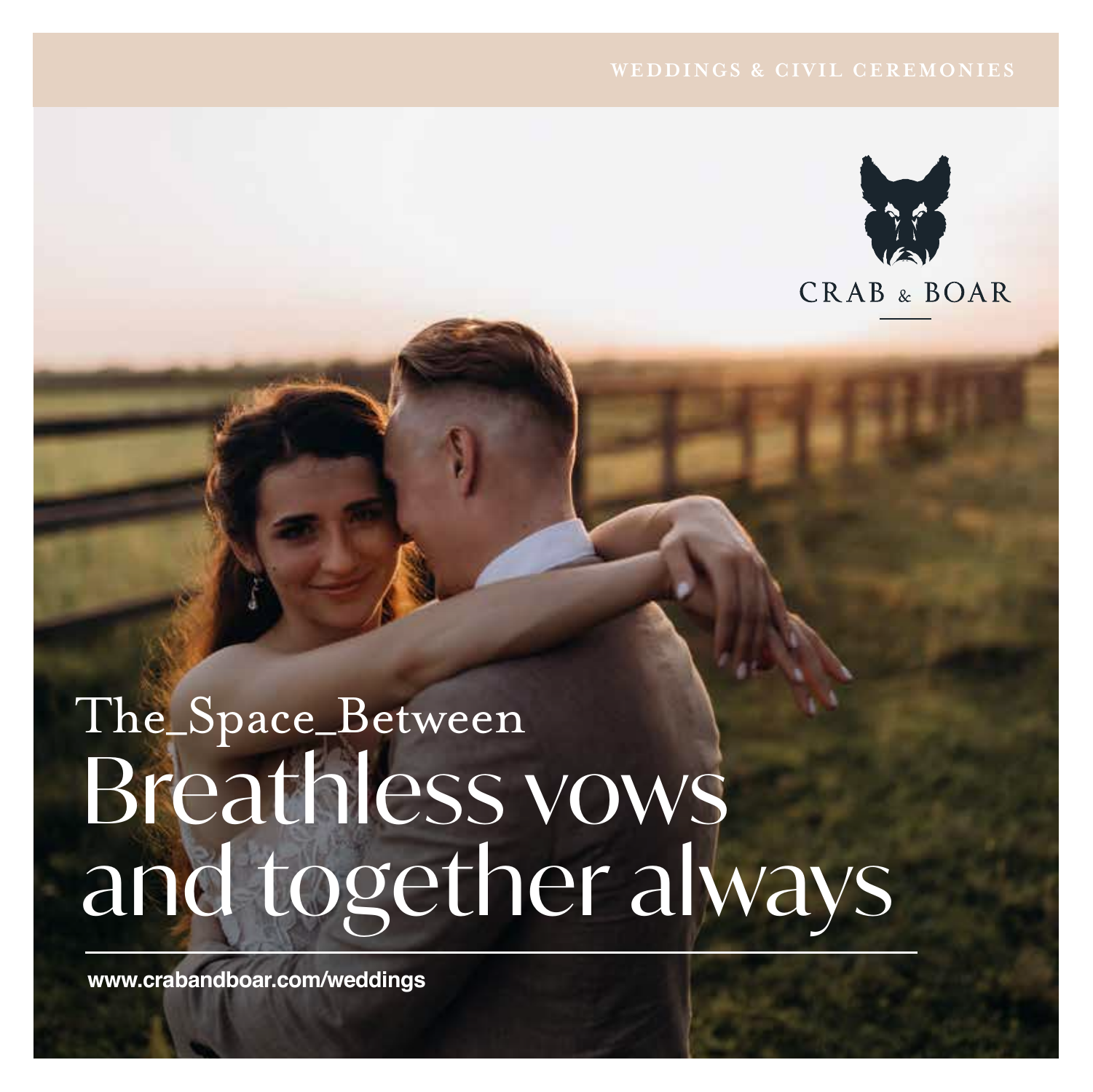# The\_Space\_Between Sheer joy and happiness

Let the Crab & Boar be your space between time with your nearest and dearest and your lifetime together. The space between dancefloor whirling and moonlit time-outs under the stars. The space between the euphoric joyful madness of it all and the blissful calm of your honeymoon. The space between you reading this brochure and calling our dedicated wedding planner is only a few pages away.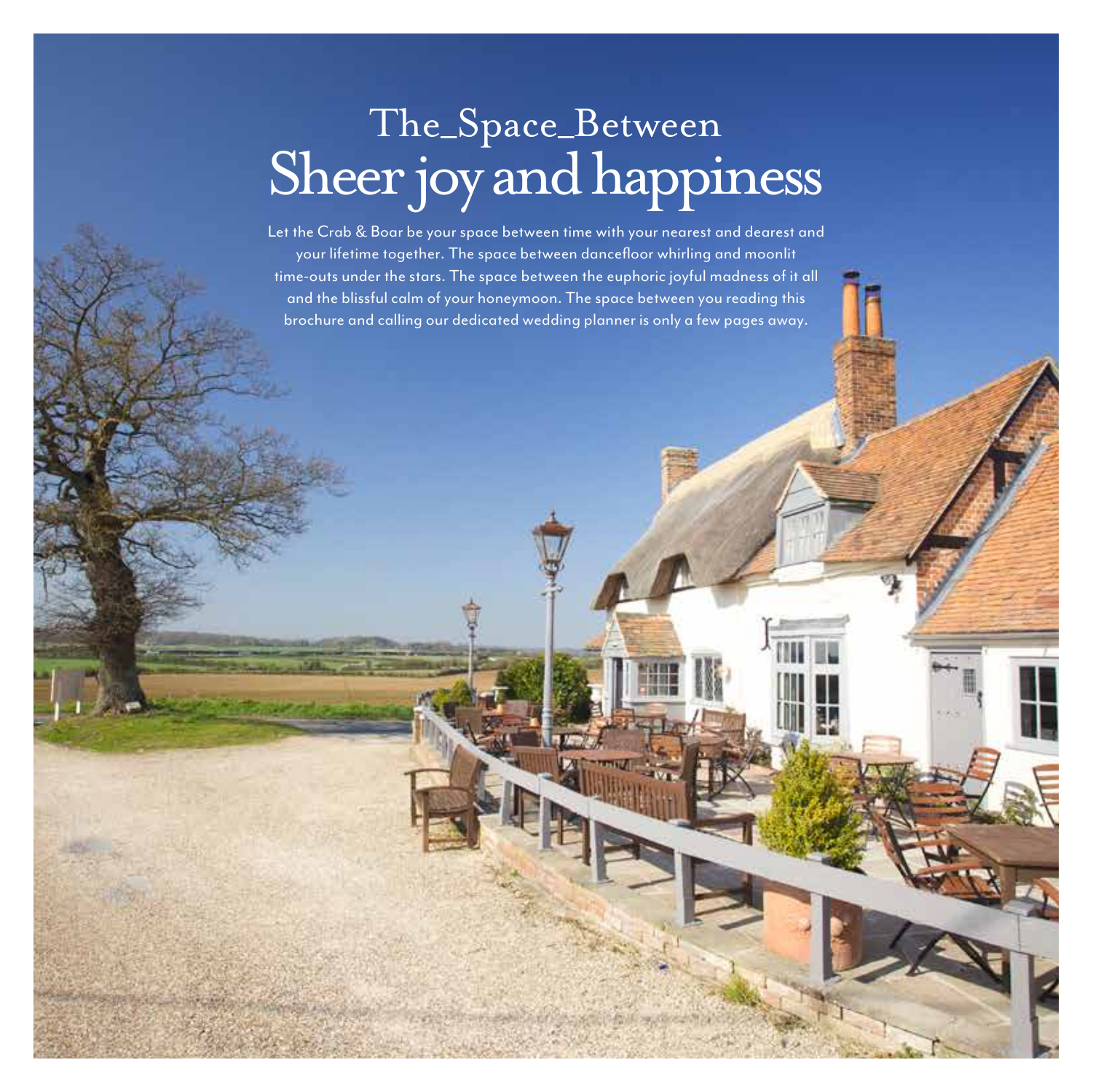**At the Crab & Boar we're dedicated to creating memories for you and your guests that will last a lifetime. It means everything to us. It's the most precious of spaces between all that emotion and time to each other.**

## the endless sky and the Berkshire hills The\_Space\_Between

Just a stone's throw from Newbury, but in a complete world of its own, our charming country pub is a slice of traditional heaven for your special day! Licensed for civil ceremonies, with never ending surrounding views and gorgeous gardens to use, the Crab and Boar has your wedding day covered from the moment you say 'I do' to the moment you turn in for the night.

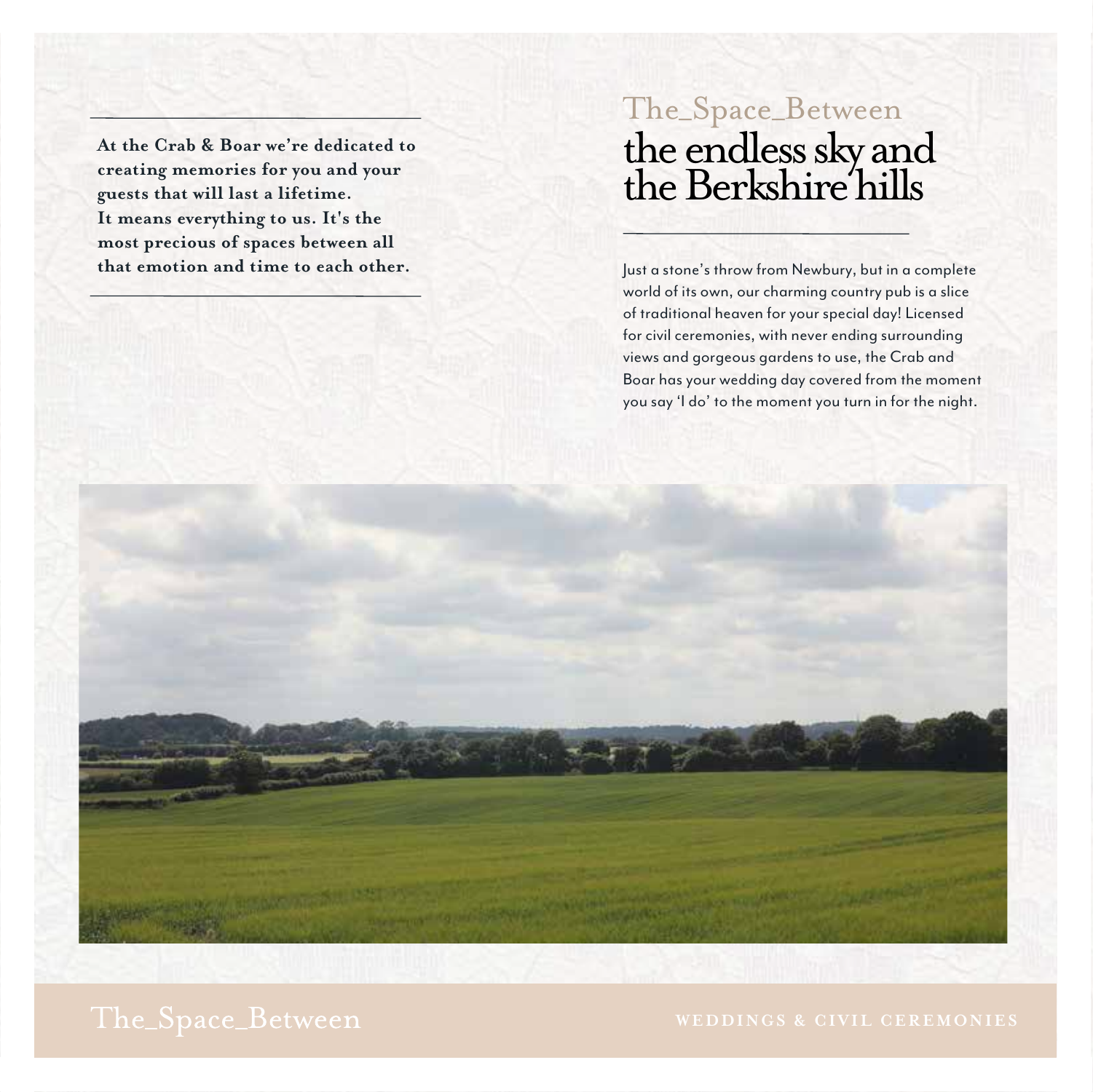Exclusively yours, with a capacity of up to 60 guests for a civil ceremony, 80 guests for a wedding breakfast and 120 guests for a reception; the dynamic set up of a very country wedding is the beating heart of the Crab and Boar.

## The\_Space To make it yours

Our enchanting courtyard garden, centred by a gorgeous fountain, has the capacity to hold a stretch marquee for up to 100 guests, should you wish to host your pre-wedding reception in the bliss of sunshine and tireless country views.

If you are having a larger scale wedding – whereby the capacities of the indoors are not feasible – it is possible to have a marquee set up on the grounds, for up to 100 guests for a wedding breakfast.



**Celebrate in an array of beautiful and adaptable spaces**

### **THE CROMWELL ROOM**

Perfect for smaller intimate celebrations, The Cromwell Room can accommodate up to 14 guests on one large table, boasting the most breath-taking countryside views and access to your very (own?) courtyard garden.



### **THE BEDROOMS**

Once the celebrations have drawn to a close, you and your guests can sink into one of our 14 luxury and hot tub rooms. Featuring antique furnishing, luxury throws, Egyptian cotton linen, flat screen TVs, Noble Isle body and bath products and tea and coffee making facilities. Bursting with a boutique elegance, they are the perfect drop of luxury for your first night as newlyweds!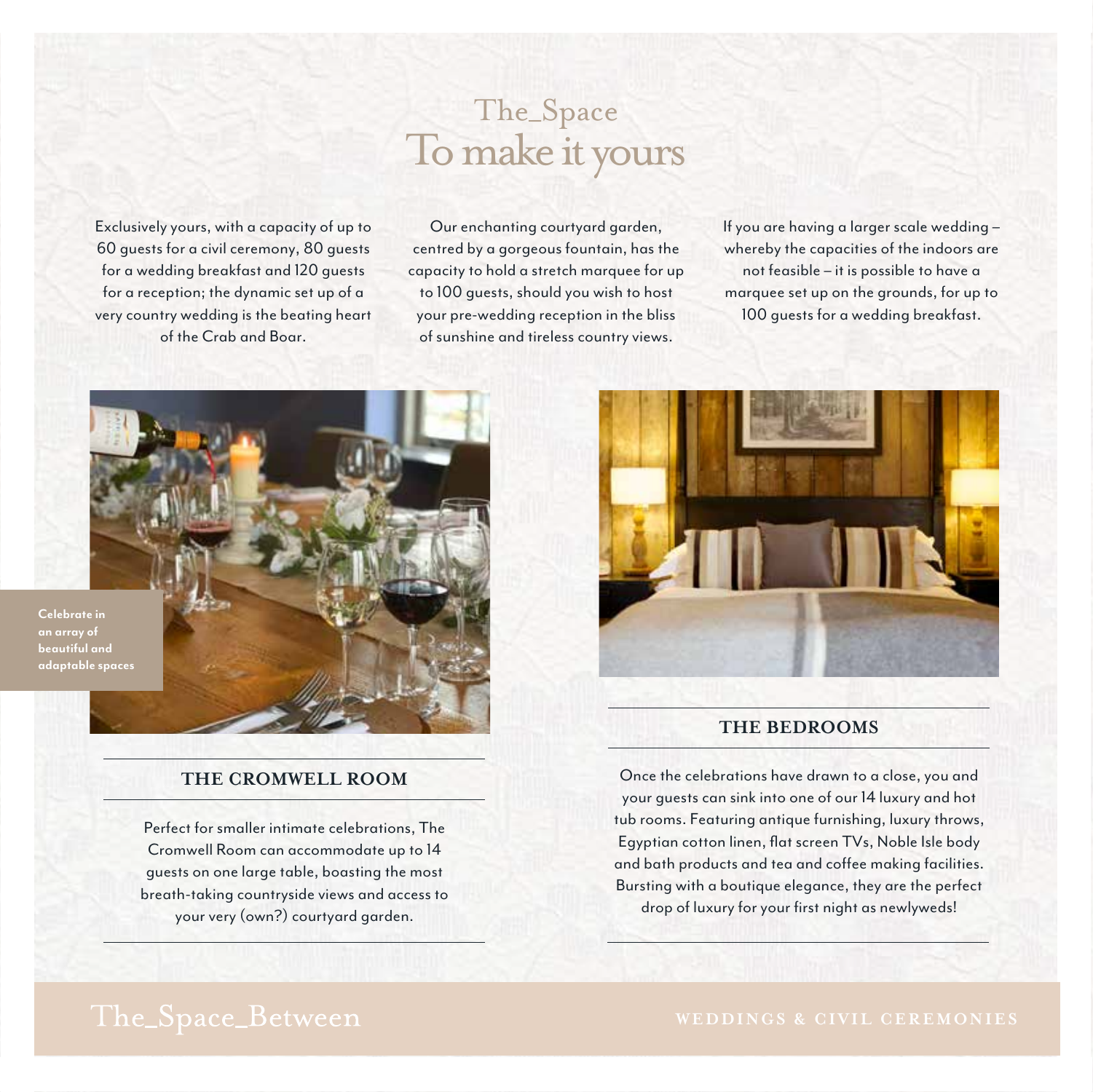## Ravenous & completely satisfied. The\_Space\_Between

We pride ourselves on amazing dining, always the finest local ingredients and beautifully prepared just the way you like it.



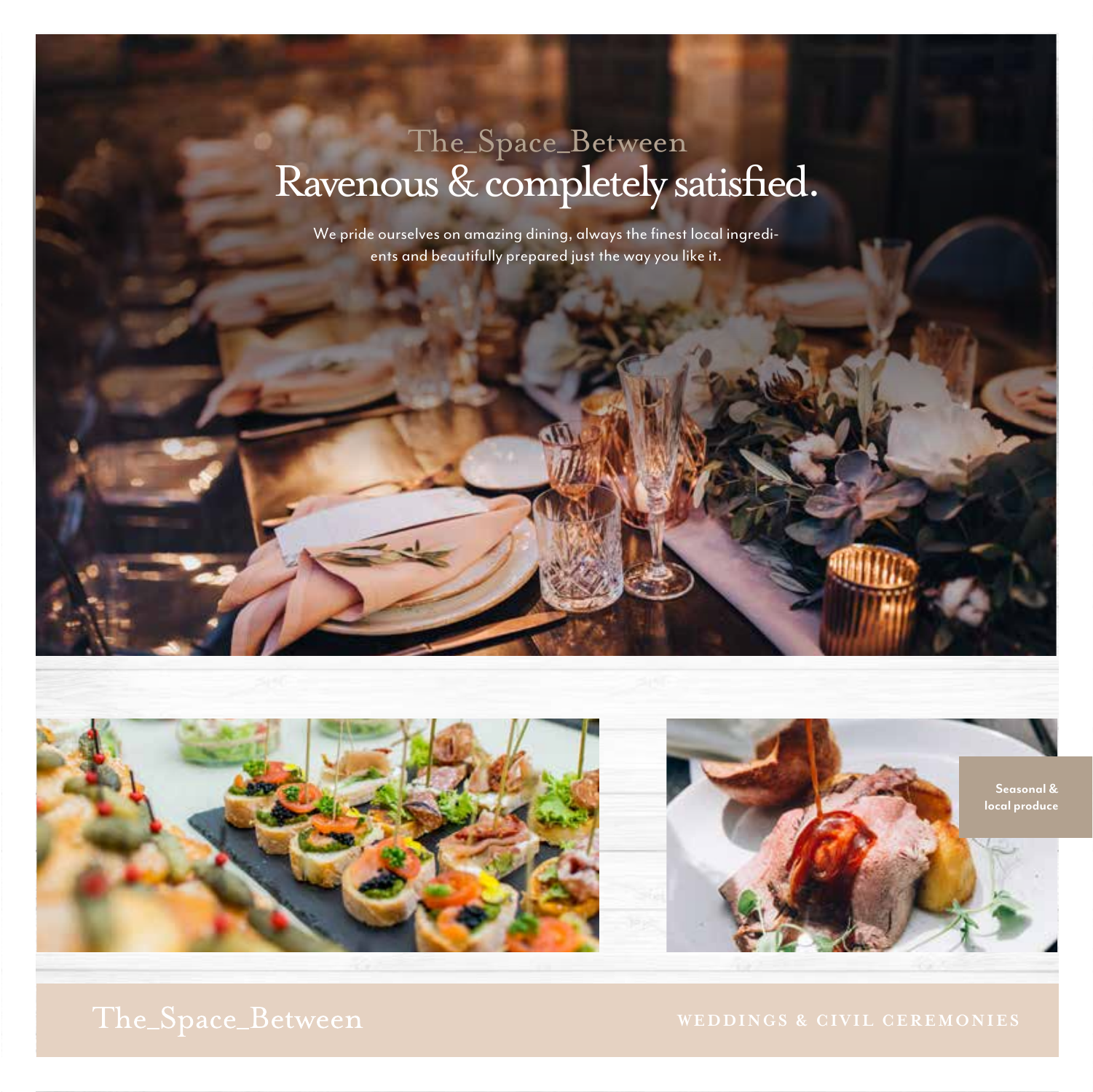



# Our\_Space is Your\_Space.

### **PRIVATE HIRE OF THE PUB**

**·** Exclusively yours from midday on the day of arrival to 11am on the day of departure

**·** Private use of the gardens

**·** Private use of all indoor pub areas

**·** All 14 bedrooms (exclusive)

**·** Area for live entertainment to play with adjacent dance floor

**·** All furniture, white linen napkins, cutlery, crockery, glassware

**·** On-site wedding co-ordinator and on-the-day wedding manager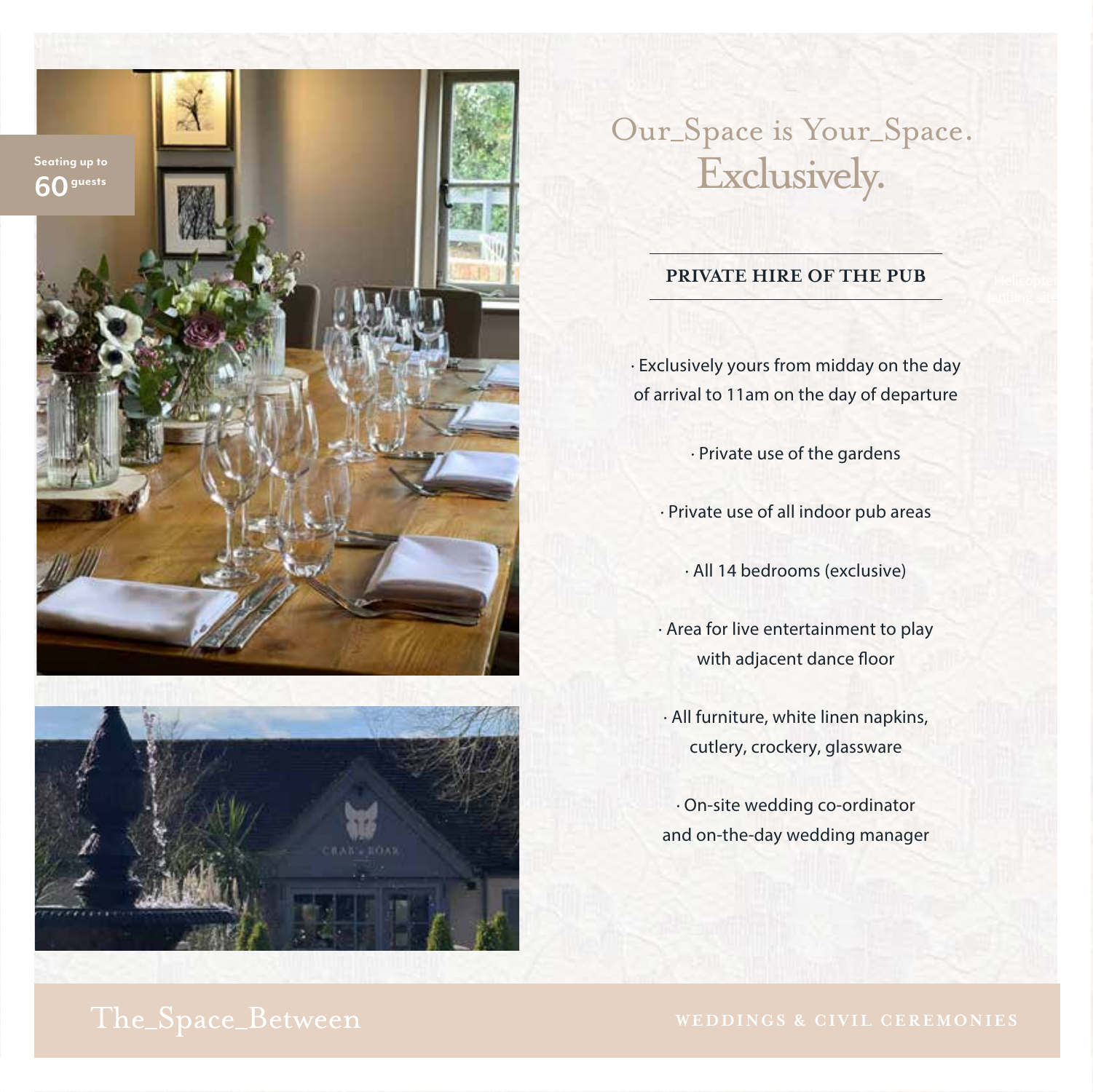## Exclusive hire remits

## Peak times

## **May | June | July | August | September | December**

|                      | $min$ $F&B$ | Accommodation | Total   |
|----------------------|-------------|---------------|---------|
| Monday & Tuesday     | £4,000      | £2,306        | £6,306  |
| Wednesday & Thursday | £6,000      | £2,48I        | £8,48I  |
| Friday               | £8,000      | £2,586        | £10,586 |
| Saturday             | £10,000     | £2,866        | £12,866 |

# Off-peak times

## **January | February | March | April | October | November**

|                                 | min F&B   | Accommodation | Total   |
|---------------------------------|-----------|---------------|---------|
| Monday & Tuesday                | £4,000    | £2, 236       | £6,236  |
| <b>Wednesday &amp; Thursday</b> | £6,000    | £2,306        | £8,306  |
| Friday                          | £7,000    | £2,48I        | £9,48I  |
| Saturday                        | $f_9,000$ | £2,586        | £II,586 |

Non-exclusive use available from £35 per person, speak with our events team today to build your bespoke package.